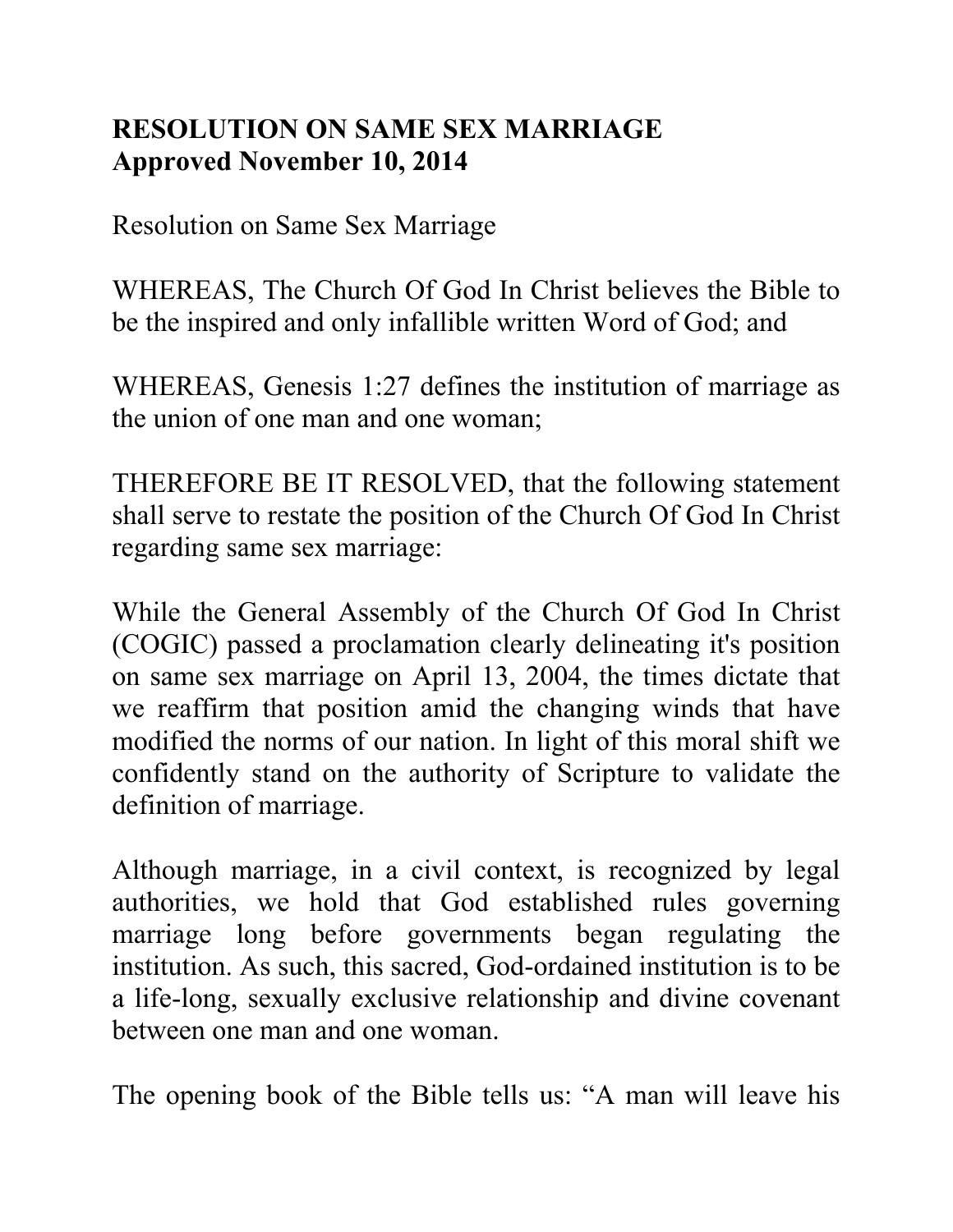father and his mother and he must cleave to his wife and they must become one flesh" (Genesis 2:24). The Hebrew word "wife" connotes one who is a female human being. Jesus confirmed that those yoked together in marriage should be "male and female" (Matthew 19:4). Therefore, God intended marriage to be a permanent and an intimate bond between a man and a woman. Men and women are designed to complement each other so they may be capable of satisfying each other's emotional, spiritual, and sexual needs and desires.

The COGIC holds the institution of marriage in the highest regard and strongly opposes any legal sanction of marriage outside of its biblical context. Therefore, deviations from that context, such as the legalization of same-sex "marriage" cannot be supported by the COGIC as a matter of biblical principle as we hold the Word of God as our standard for faith and practice. We therefore unequivocally affirm that marriage is a covenant relationship between a man and woman and reject all attempts to redefine marriage in terms of same-sex unions.

By restating our position on same sex marriage, we neither intend to defame or disparage any group of individuals nor are we moved by personal hatred. Our only intent is the defense of biblical marriage. We embrace Jesus' command to love our neighbor and reject the notion that love requires the affirmation of that, which is in conflict with our biblical perspective. We hold that there is no contradiction between Christian compassion and a call for biblical obedience and holy living.

BE IT FURTHER RESOLVED, that the COGIC condemns acts of violence against and the subjugation of any person to verbal